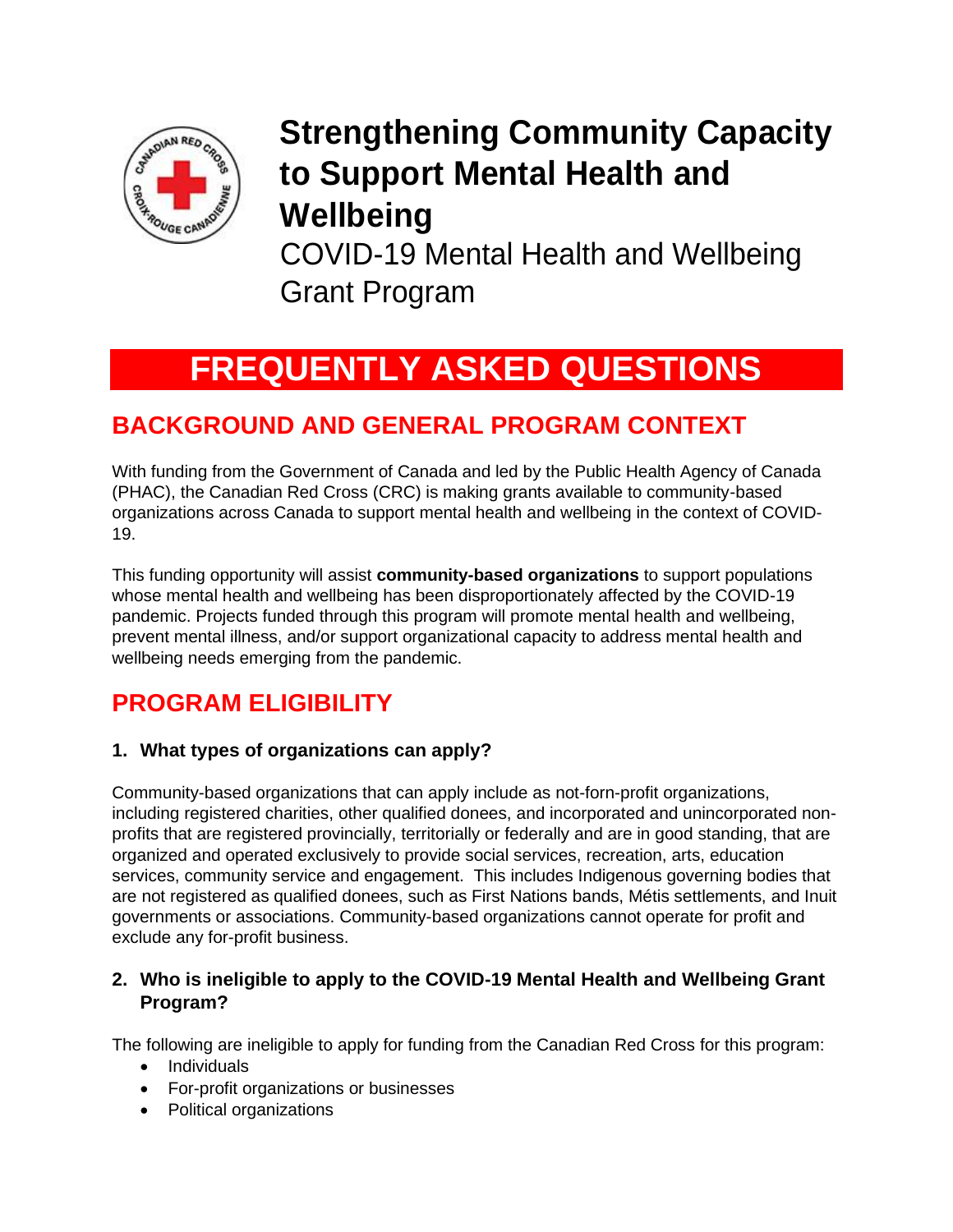- Organizations (including non-profits) that are serving private business or economic development needs
- Organizations that are not headquartered or incorporated in Canada
- Organizations that are not assisting Canadian communities
- Organizations that do not meet the other specific eligibility criteria defined for the program

#### **3. What are the eligibility criteria for funding under the COVID-19 Mental Health and Wellbeing Grant Program?**

In recognition of the diverse types of organizations that work together to provide culturally relevant, safe, and accessible community wellness supports across Canada, this program will accept applications from a wide range of community organizations.

For a detailed list of the eligibility criteria, please refer to the *Eligibility to Apply* section of our [Program Guidelines.](https://www.redcross.ca/crc/documents/How-We-Help/Current-Emergency-Responses/COVID-19/MH-Grants_Program-Guidelines_EN-pdf.pdf)

#### **4. Does my organization have to be a mental health or wellbeing service provider to be eligible to the program?**

Your organization needs to have a mandate, guiding statement and/or established history of delivering mental health and wellbeing services, including strengthening social connectedness, in communities in Canada. You may be eligible for funding under this program if your proposed project activities contribute to the mental health and wellbeing needs of populations listed below in Q. 6 of these FAQs.

For more information on the activity areas that fall within the scope of this program and activities that we are unable to fund, please refer to the *Project Activities* section of our [Program](https://www.redcross.ca/crc/documents/How-We-Help/Current-Emergency-Responses/COVID-19/MH-Grants_Program-Guidelines_EN-pdf.pdf)  [Guidelines.](https://www.redcross.ca/crc/documents/How-We-Help/Current-Emergency-Responses/COVID-19/MH-Grants_Program-Guidelines_EN-pdf.pdf)

#### **5. How are you defining mental health and wellbeing?**

**Mental health** is a state of (psychological) well-being in which every individual realizes their own potential, can cope with the normal stresses of life, can work productively and fruitfully and is able to make a contribution to their community.

**Wellbeing** describes the positive state of being when an individual thrives, influenced by the interplay of psychological factors (emotions, feelings, thoughts, behaviours, knowledge and coping strategies) and social factors (interpersonal relationships and social connections, social resources, social norms, social values, social roles, community life, spiritual and religious life).

#### **6. Which populations will this program be focused on supporting?**

While we recognize that everyone has been directly or indirectly affected by COVID-19, the program is focused on supporting populations that have been disproportionately affected. The populations this program will be focused on supporting includes, but is not limited to, disaster and crisis-impacted communities, Indigenous peoples, low-income individuals and people living in poverty, LGBTQIA2S+ people, newcomers to Canada, including recent immigrants, refugees and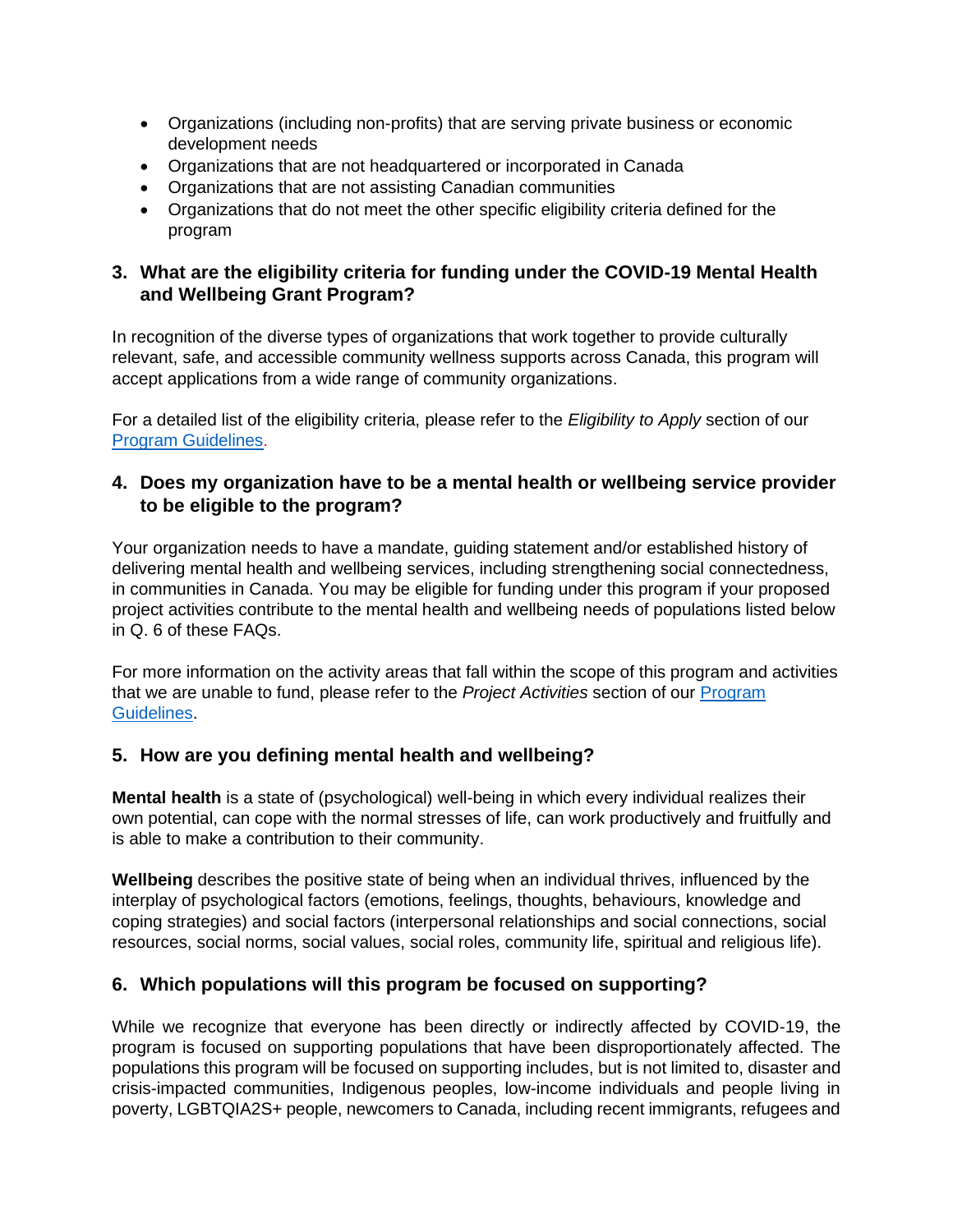refugee claimants, People of Colour, people experiencing homelessness and precarious housing, people experiencing sexual, gender-based and/or domestic violence, people with disabilities, people with mental illness and/or addictions, school-aged children and youth (up to age 17), seasonal or migrant workers, seniors and Elders, and young adults (ages 18-30).

We acknowledge that this may not be an exhaustive list. If your project is intended to reach additional populations whose mental health and wellbeing has been disproportionately impacted by COVID-19, you will be given the opportunity to tell us about who they are in the application form.

#### **7. Why does it matter how long our organization has been in operation?**

The Canadian Red Cross has limited funds available and would like to support organizations that have experience and an established history in delivering mental health and wellbeing services and/or strengthening social connectedness within their communities. The Canadian Red Cross will accept and consider applications from organizations that have been in operation since on or before December 31, 2019.

### **PROGRAM PARAMETERS**

#### **8. What kinds of activities can be supported for the COVID-19 Mental Health and Wellbeing Grant Program?**

In your application you will be required to select the activity that best applies to the nature of the activities of your grant project. This funding opportunity will support activities that will:

- Enhance organizational capacity to address the current surge in demand for mental health promotion/mental illness prevention programs. *For example: training, technology, time-limited staffing.*
- Adapt to new models of promotion and prevention program delivery. *For example: virtual programming, alternative spaces.*

#### **9. Can applications include costs for core funding for ongoing operations?**

Costs for core funding or regular operational costs are not part of the eligible activities for this program. Although the project should be delivered by organizations who already engage in the mental health and wellbeing support spaces, the program is intended to fund projects within the program's timeline that respond to the mental health and wellbeing needs in the context of COVID-19 with a focus on populations whose mental health and wellbeing has been disproportionately impacted by the COVID-19 pandemic.

#### **10.Can my organization develop new programs or interventions with funding from this program?**

Given the time-limited nature of this funding opportunity, it is not intended to support the development of new programs or interventions.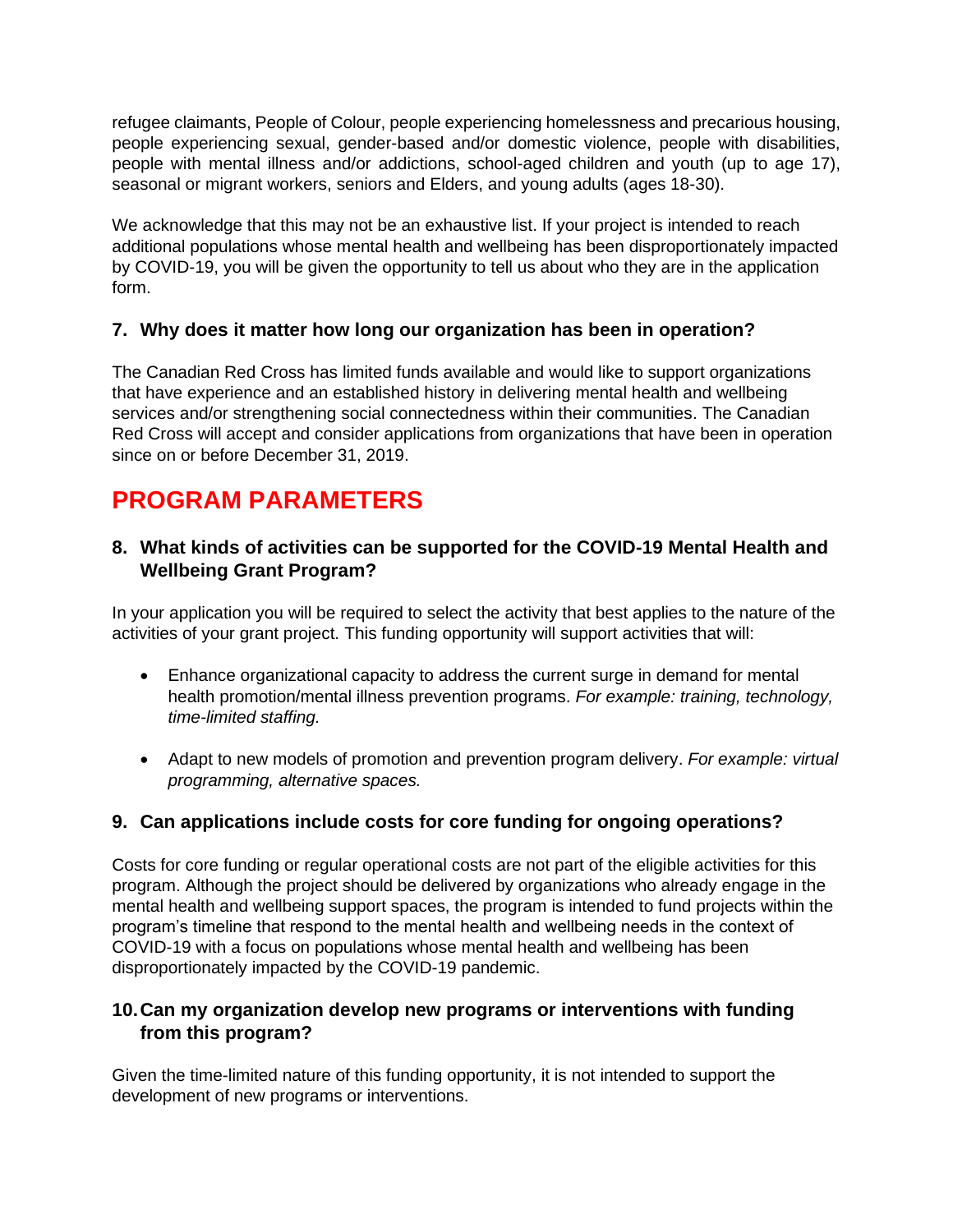#### **11. What is the timeline for spending project funds?**

To be eligible, all activities and expenditures must take place between October 1, 2022 (or the date stated in your Agreement) and January 31, 2024.

#### **12.How much money can I apply for?**

The total budget for the project, including direct costs and administrative costs, must be a minimum of \$10,000 and a maximum of \$75,000.

#### **13.What types of activities are ineligible for funding?**

While the Canadian Red Cross is dedicated to responding to community-identified needs, some activities do not fall within the objectives of this program. See the *Project Activities* section of our [Program Guidelines](https://www.redcross.ca/crc/documents/How-We-Help/Current-Emergency-Responses/COVID-19/MH-Grants_Program-Guidelines_EN-pdf.pdf) for more information on the activity areas that are not eligible for funding under this program.

#### **14.Should administrative costs be included in my project budget?**

Administrative costs (sometimes called 'indirect costs' or overhead) should not be included in the detailed budget categories in your project budget.

A contribution to administrative costs will be automatically added at a rate of 9% of the direct costs in your budget. This 9% administrative rate will be calculated and added to your project budget. Therefore, your inputted budget must be between \$9,175 and \$68,800 so that when this administrative rate is applied, your total requested budget will be between \$10,000 and \$75,000.

### **APPLICATION PROCESS**

#### **15.Where can I apply?**

You can apply online at [www.redcross.ca/mentalhealthgrants.](http://www.redcross.ca/mentalhealthgrants) If you need support, you can contact us at [mentalhealthgrants@redcross.ca](mailto:mentalhealthgrants@redcross.ca) or by calling 1-833-966-4225.

#### **16.When is the deadline to apply?**

The deadline to apply is **July 29, 2022**. Applications submitted after this date will unfortunately not be considered. If there is a change to the deadline, we will communicate this broadly to all applicants.

#### **17.What support is available to applicants?**

The application form and tools are available through a portal on the Canadian Red Cross website, in both English and French, and our Grant Team will be available to support organizations through the process. For organizations with limited internet access or application challenges please call us at 1-833-966-4225 or email us at mentalhealthgrants@redcross.ca.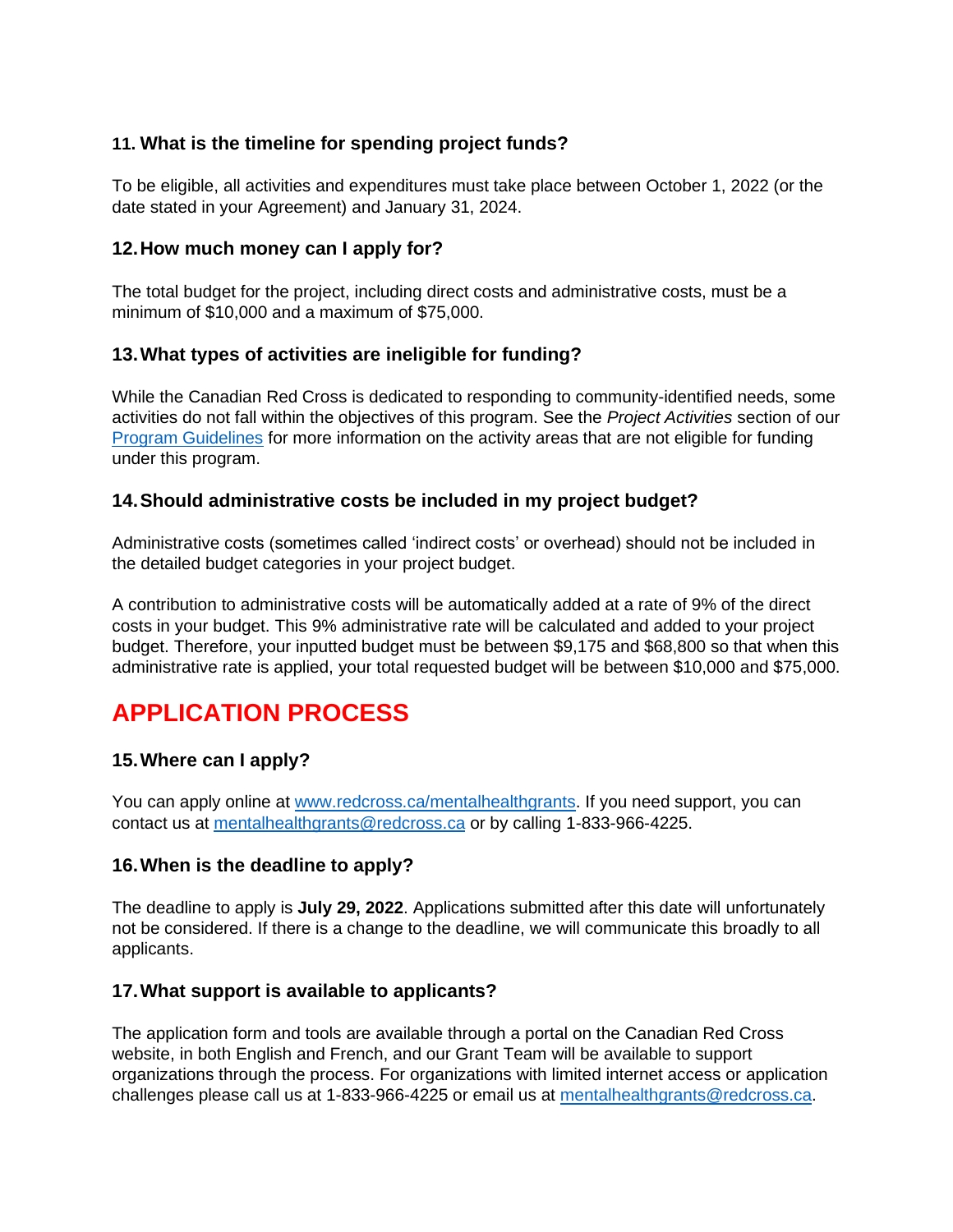Our goal is to ensure that organizations are supported through the application process.

#### **18. When will successful applicants be notified?**

Qualifying applications will be reviewed on a rolling basis; however, decisions will not be made until after the application period closes on July 29, 2022, and all applications have been assessed. We will respond within a reasonable amount of time following completion of this process.

#### **19. How will I know the status of my application?**

You can check your application profile through the [portal](https://redcross.smapply.ca/) for the status of your application and where it is in the review process.

#### **20.Will applicants deemed ineligible be notified?**

Yes, the Canadian Red Cross will notify all applicants regarding the outcome of the review of their application.

#### **21.Is a deposit or payment required to apply to the program? Does the Canadian Red Cross ever ask for banking info, credit card info, or extensive personal information as part of its application process?**

At the point of application for the program, the Canadian Red Cross requires limited personal information. We do not require financial deposits, payments or contributions at any time for this funding program. Please note that the Canadian Red Cross will never ask for your credit card information (except when you are making a financial donation).

#### **22.Are the costs of applying reimbursable?**

There is no fee to submit an application and unfortunately, any costs associated with your organization preparing the application will not be reimbursed.

#### **23.Do I have to complete my application all at once?**

You can save and return to your application as many times as you wish before submitting it. Please ensure that you hit the "submit" button once you have completed all the components of your application, and make sure you submit before the program deadline.

#### **24.Can I make changes to my application once it has been submitted?**

Unfortunately, no changes can be made to an application after it has been submitted. If you have any concerns, please contact us at [mentalhealthgrants@redcross.ca.](mailto:mentalhealthgrants@redcross.ca)

#### **25.My organization does not have the resources (people, skillset, etc.) to complete the application. Can the Canadian Red Cross assist with this process?**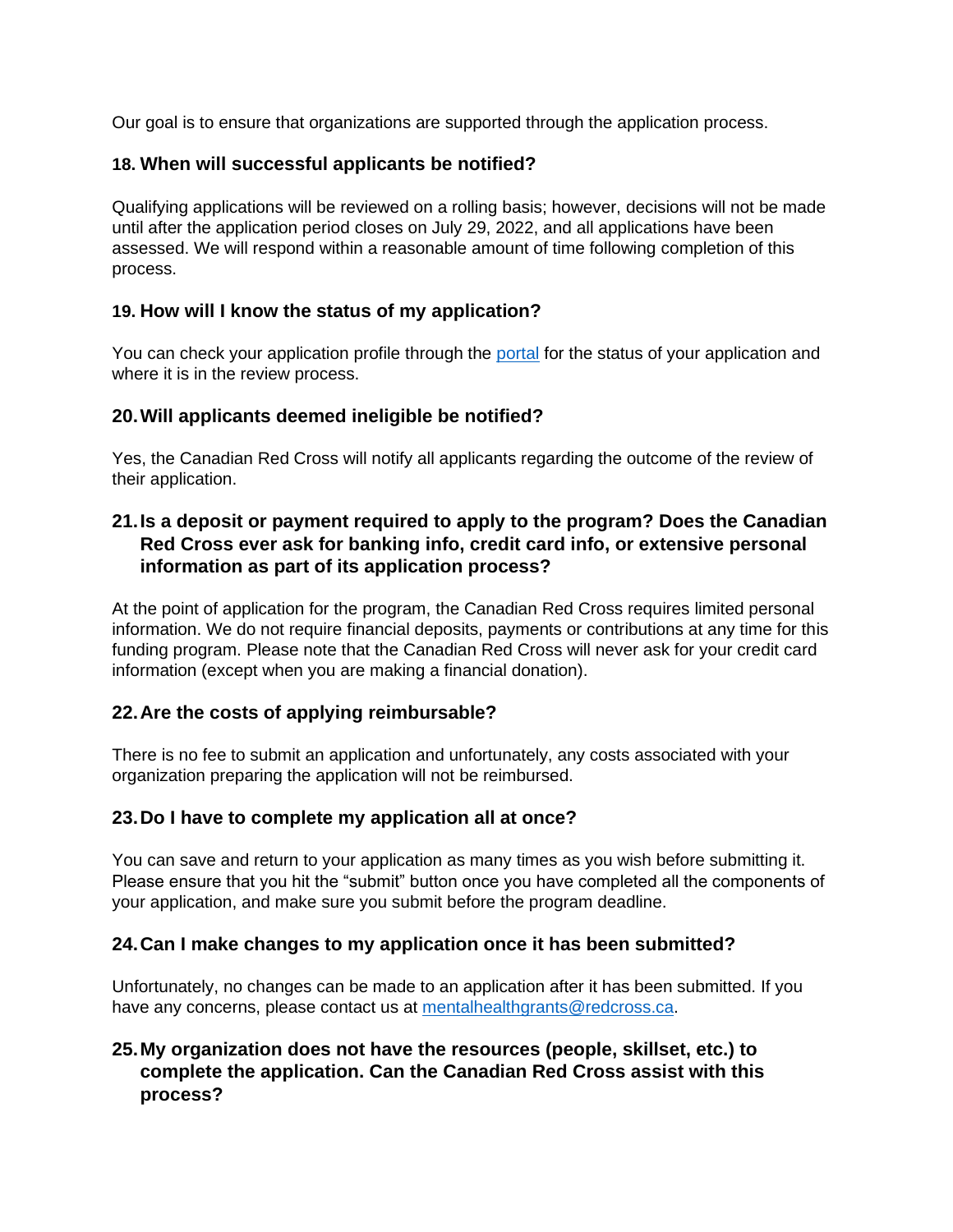Unfortunately, due to the expected volume of applicants, we cannot provide resources to help you develop your project and application, however we are here to support. If you need support to complete your application, you can contact us at 1-888-381-8246 or [mentalhealthgrants@redcross.ca](mailto:mentalhealthgrants@redcross.ca) to discuss your situation. Please keep in mind we cannot complete the application for you and can only support with answers to your questions and help to guide you through the process.

#### **26.What support is available to official language minority communities for the application process?**

The Canadian Red Cross team is here to support any organizations requiring additional assistance in the application process, which includes official minority language communities (OMLCs). All program materials and support are available in both French and English.

#### **27. How do I know what costs are eligible for funding and how to fill in my project budget?**

Please review our [Eligible Costing Guidelines](https://www.redcross.ca/crc/documents/How-We-Help/Current-Emergency-Responses/COVID-19/MH-Grants_Eligible-Costing-Guidelines_EN.pdf) for information on what costs are eligible as well as how to complete the project budget. Instructions for completing your budget can also be found in the application form online.

#### **28. What documentation will be required to apply?**

The documentation required to validate your organization's eligibility will depend on your organization's status. Please refer to the *Required Eligibility Documents* section of our [Program](https://www.redcross.ca/crc/documents/How-We-Help/Current-Emergency-Responses/COVID-19/MH-Grants_Program-Guidelines_EN-pdf.pdf)  [Guidelines](https://www.redcross.ca/crc/documents/How-We-Help/Current-Emergency-Responses/COVID-19/MH-Grants_Program-Guidelines_EN-pdf.pdf) for a detailed list.

#### **29.What if my organization has not filed taxes for 2021 – can we submit for the 2020 year instead?**

If you have not filed for the 2021 tax year, then please submit your most recent tax documents. Please keep in mind that if your organization is "tax exempt" this still requires you to file taxes annually.

*This should not be read as professional tax advice. You are encouraged to retain the services of a tax professional for your organization's needs.*

#### **30. What do I do if my organization cannot provide some of the required documentation?**

A document is required in each section to complete your application. If you do not have the required document, please provide a document with an explanation of why you are unable to provide it.

#### **31.Are non-profit organizations required to file taxes or an information return? What if my organization hasn't filed any?**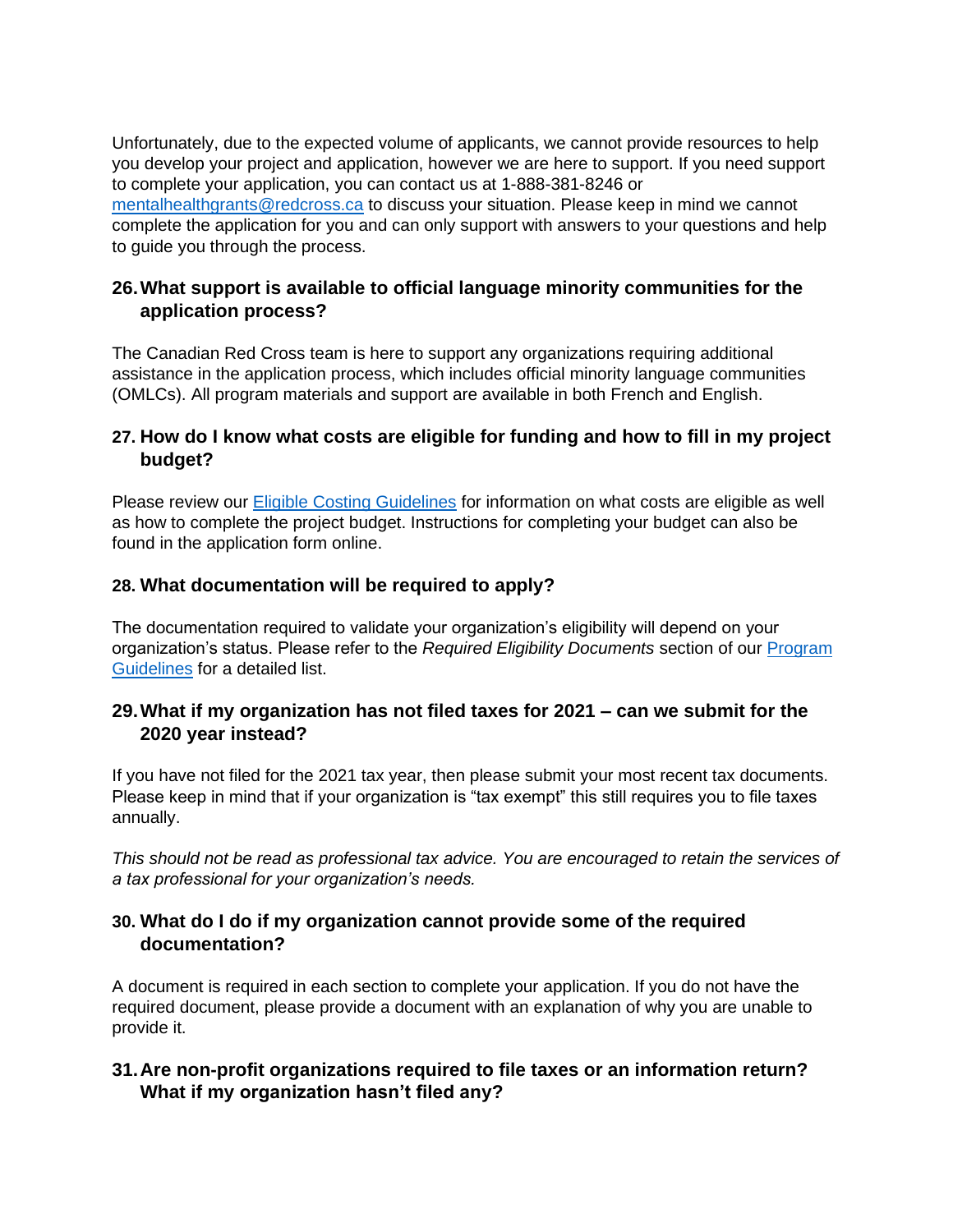All incorporated entities (non-profit organizations, businesses, etc.) are required to file a T2 tax form (T2 Return or T2 Short Form) as part of their return. Unincorporated non-profits are only required to file taxes if ONE of the following is applicable:

- The organization is entitled to receive taxable dividends, interest, rentals or royalties totaling more than \$10,000 in the fiscal period; OR
- The organization owned assets valued at more than \$200,000 at the end of the immediately preceding fiscal period; OR
- The organizations had to file a non-profit organization information return for a previous fiscal period.

If non-profits meet one of the criteria above, they are required to complete required to complete the T1044.

If you are not required to file taxes or a tax return you can upload a document explaining this in the application process. If you are required to file a tax return, or are unsure of the requirements, and have not filed a return but have questions, please contact us at [mentalhealthgrants@redcross.ca.](mailto:mentalhealthgrants@redcross.ca)

Federally registered charities are required to file a T3010 form annually to CRA. Please ensure you have filed your most recent T3010 form.

*This should not be read as professional tax advice. You are encouraged to retain the services of a tax professional for your organization's needs.*

#### **32.Do I need to provide audited financial statements?**

If you have audited financial statements, please provide them to us. However, many non-profits are not required or do not have the financial means to have audited financial statements and therefore will not have these documents. In this case, please provide your unaudited financial statements.

As well, some non-profits may have audited financial statements from previous years, but they have not completed their audit yet and in this case please provide the Canadian Red Cross with audited statements when you have them and unaudited when you don't.

#### **33.Do I need to provide both the T2 and T1044?**

Incorporated non-profits must file the T2 Corporation Income Tax Return, and some may also file the T1044, Non- Profit Organization (NPO) Information Return. Some unincorporated nonprofits will only need to file the T1044. In some cases, an organization may not have filed the forms required, but this does necessarily disqualify those organizations from applying for this grant. If you file both the [T2](https://www.canada.ca/en/revenue-agency/services/forms-publications/forms/t2.html?=slnk) and T1044, please provide both. Here is information on the  $T2$  and [T1044.](https://www.canada.ca/en/revenue-agency/services/forms-publications/forms/t1044.html)

*This should not be read as professional tax advice. You are encouraged to retain the services of a tax professional for your organization's needs.*